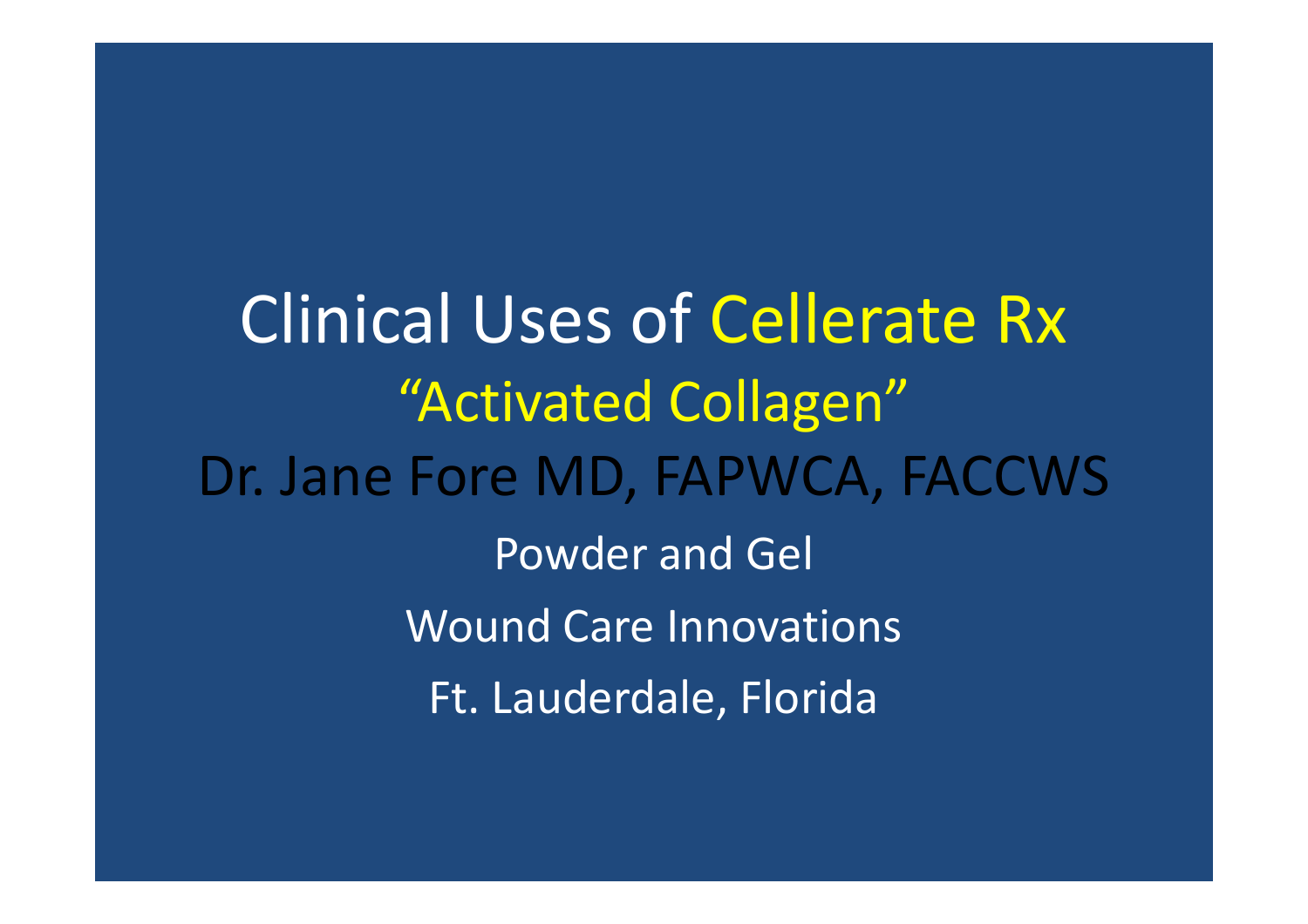# Applications

- Ulcers with undermining
- Tunnels
- Combining with antibiotics and other biological dressings
- Skin Tears and Flaps
- Burns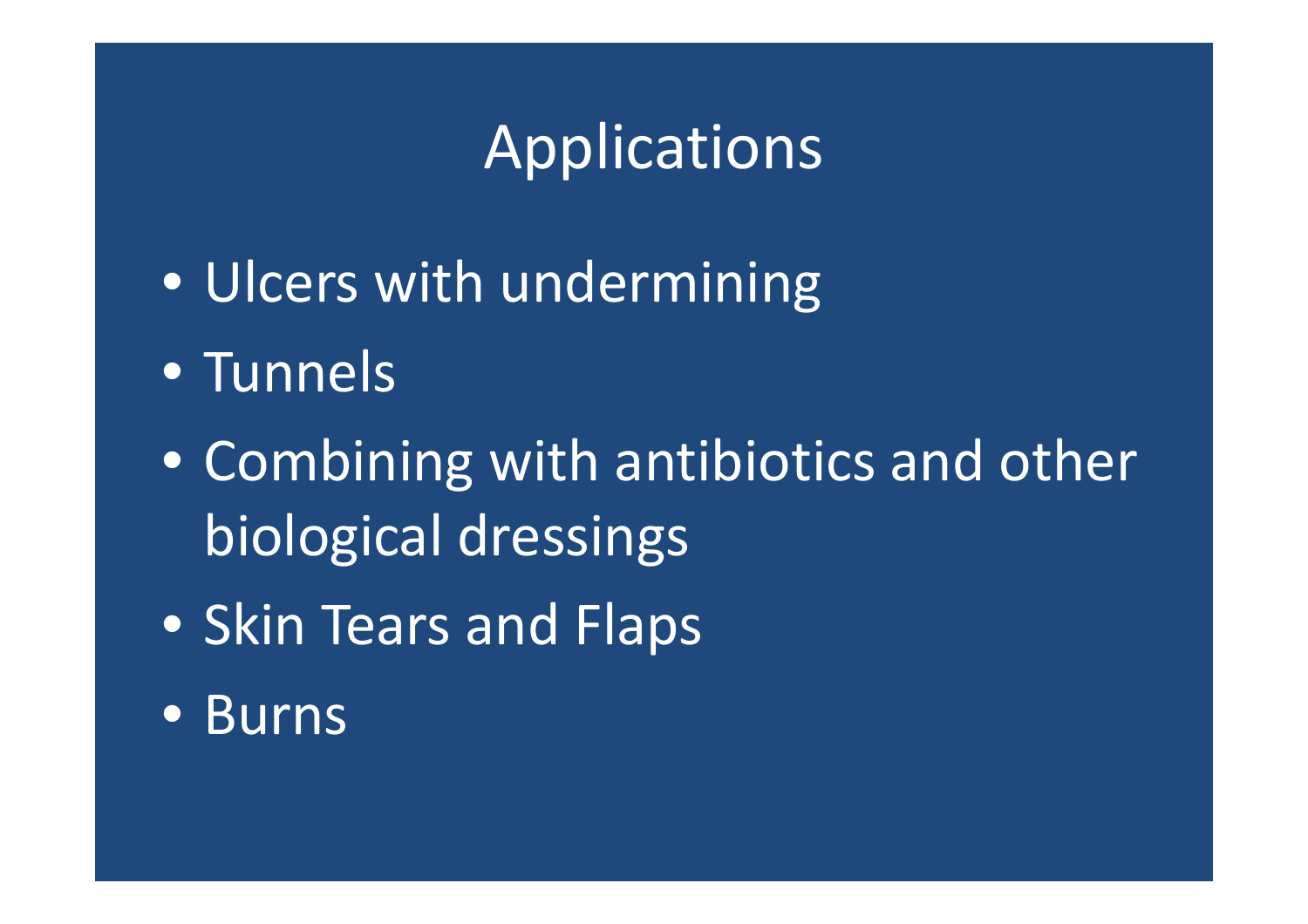# Application

### • Powder

- Gel topical and injection
- Paste topical and injection $\bullet$
- Combine with topical antimicrobials – tobramycin, vancomycin, polymyxin, doxycycline, gentamicin
- Combine with Collagenase Santyl, Regranex, living skin equivalents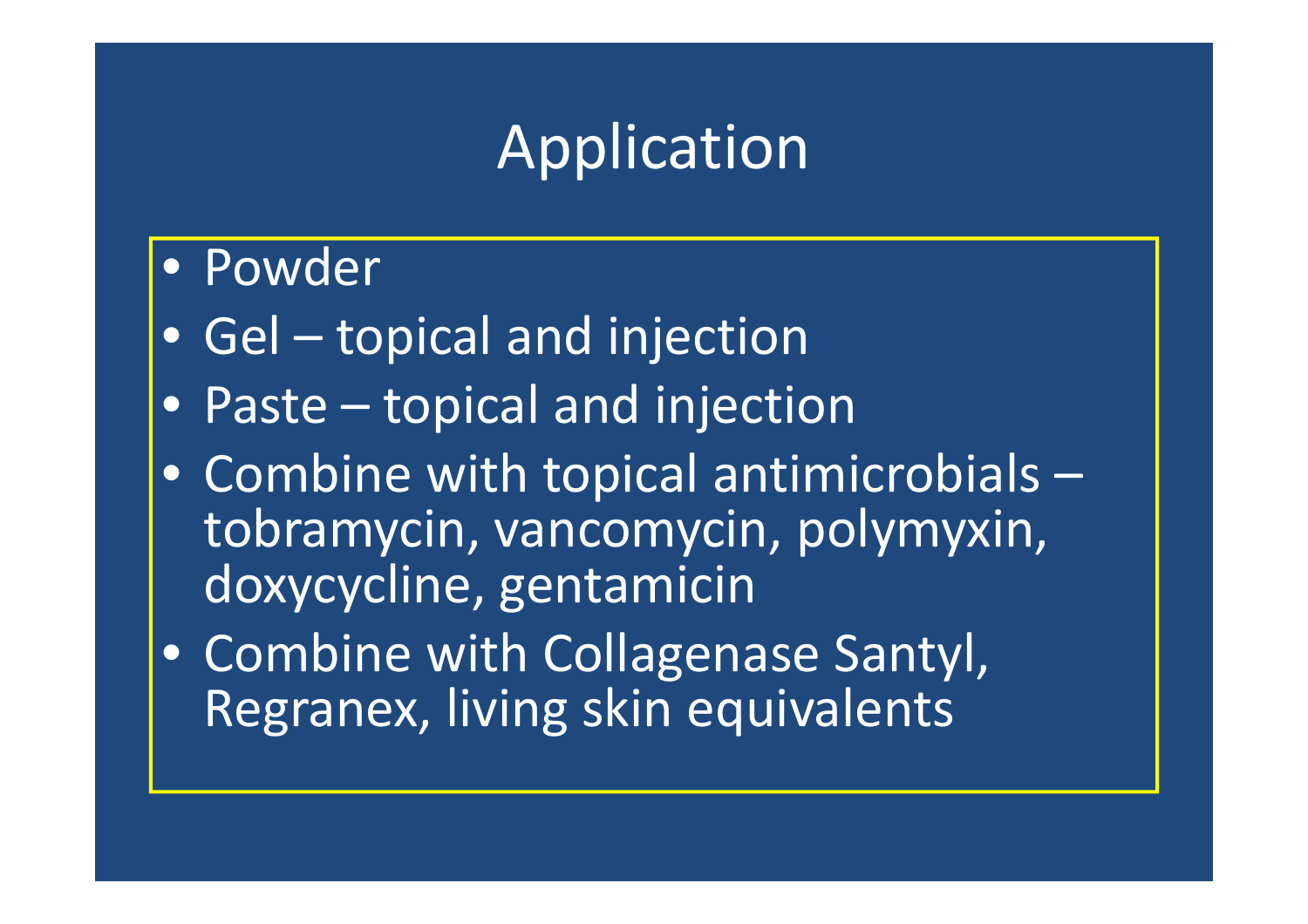# Collagen is….

#### • Biocompatible

- – Does not interact with other wound products or wound tissue in an adverse way.
- – $-$  It does not need to be removed from the wound.
- 
- It is safe for ingestion so can be used on all ages<br>and does not harm if ingested.<br>- It does not hurt and tends to be soothing to the<br>wound due to coverage of the open wound.<br>- Rare allergy. Bovine collagen very similar.
-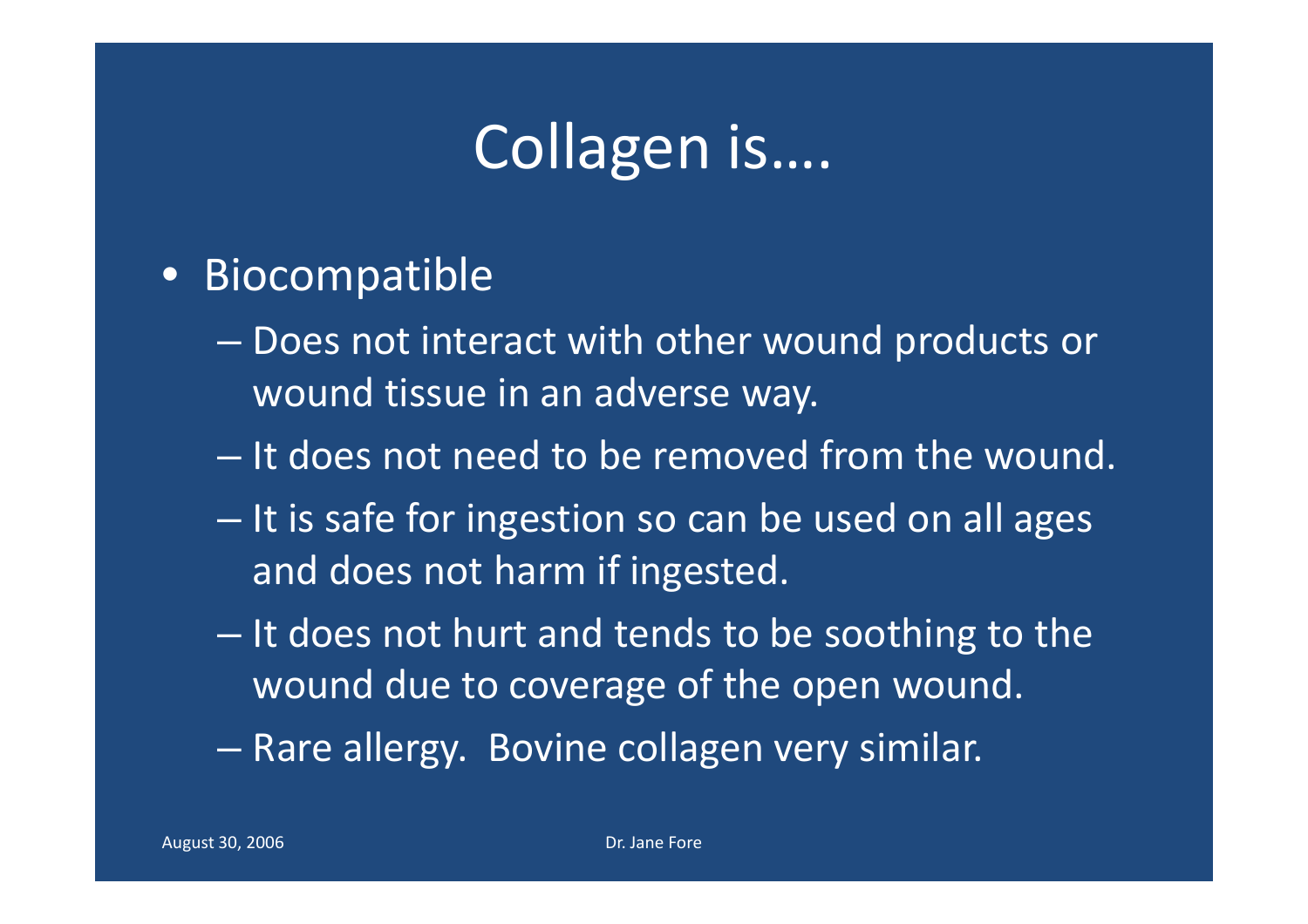### Science

- $\bullet$  Type 1 Collagen most abundant collagen, over 90% of collagen is type 1 and 30% of total body protein is collagen
- Collagen is synthesized by fibroblasts
- $\bullet$  Native collagen has many cross-links of fibrils that increase resistance to breakdown – inter and intra molecular connections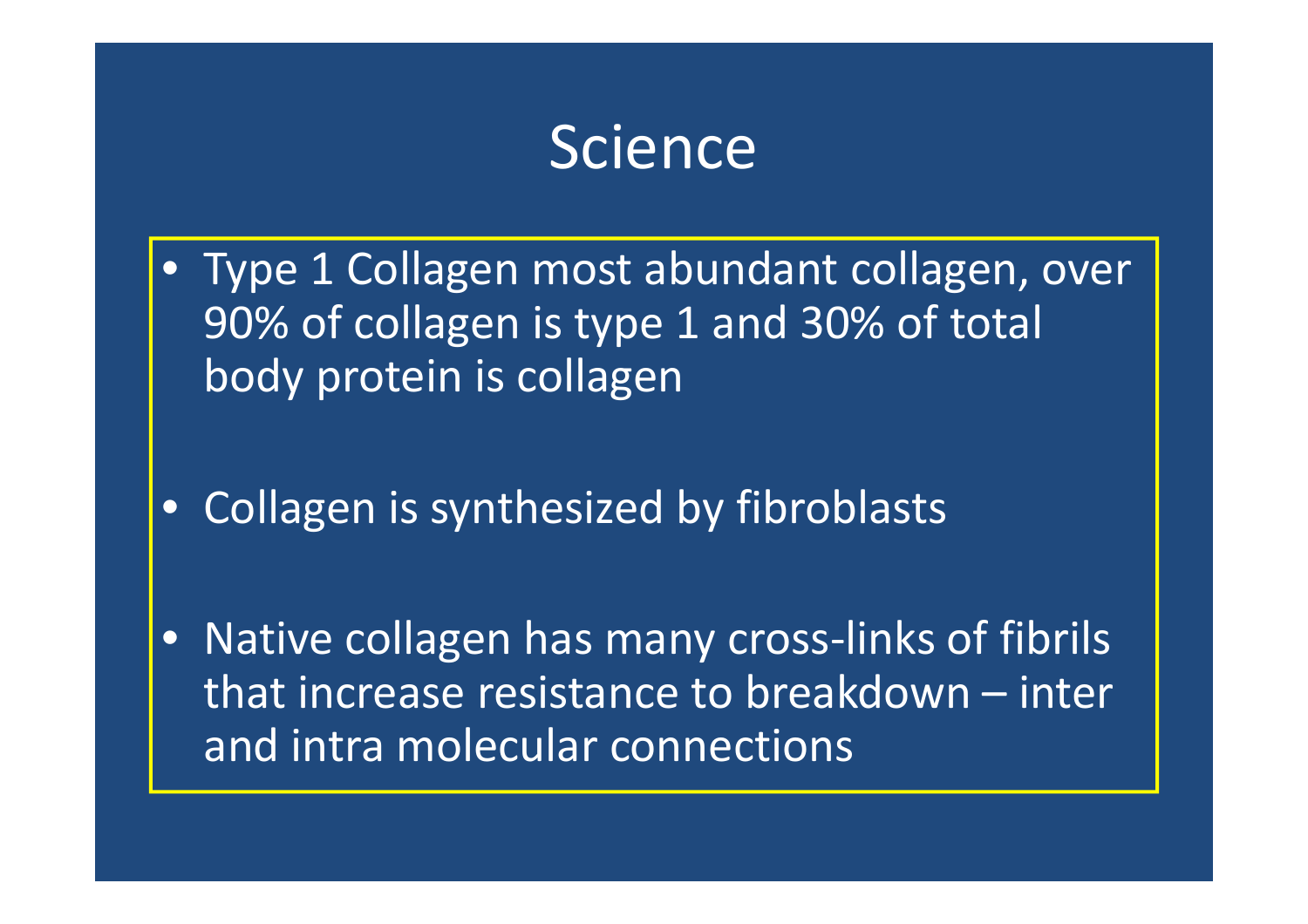### Science

- $\bullet$ Type I Bovine Collagen from young calves Water is the other ingredient- no additives
- FDA cleared for all wound types except third degree burns
- $\bullet$  Hydrolyzed, not denatured , 1000 Daltons, maintains basic structure (usual monomer is 300,000 daltons)
- •Does not support bacterial growth
- **•** "Activated" proprietary version- immediately  $\bullet$ bioavailable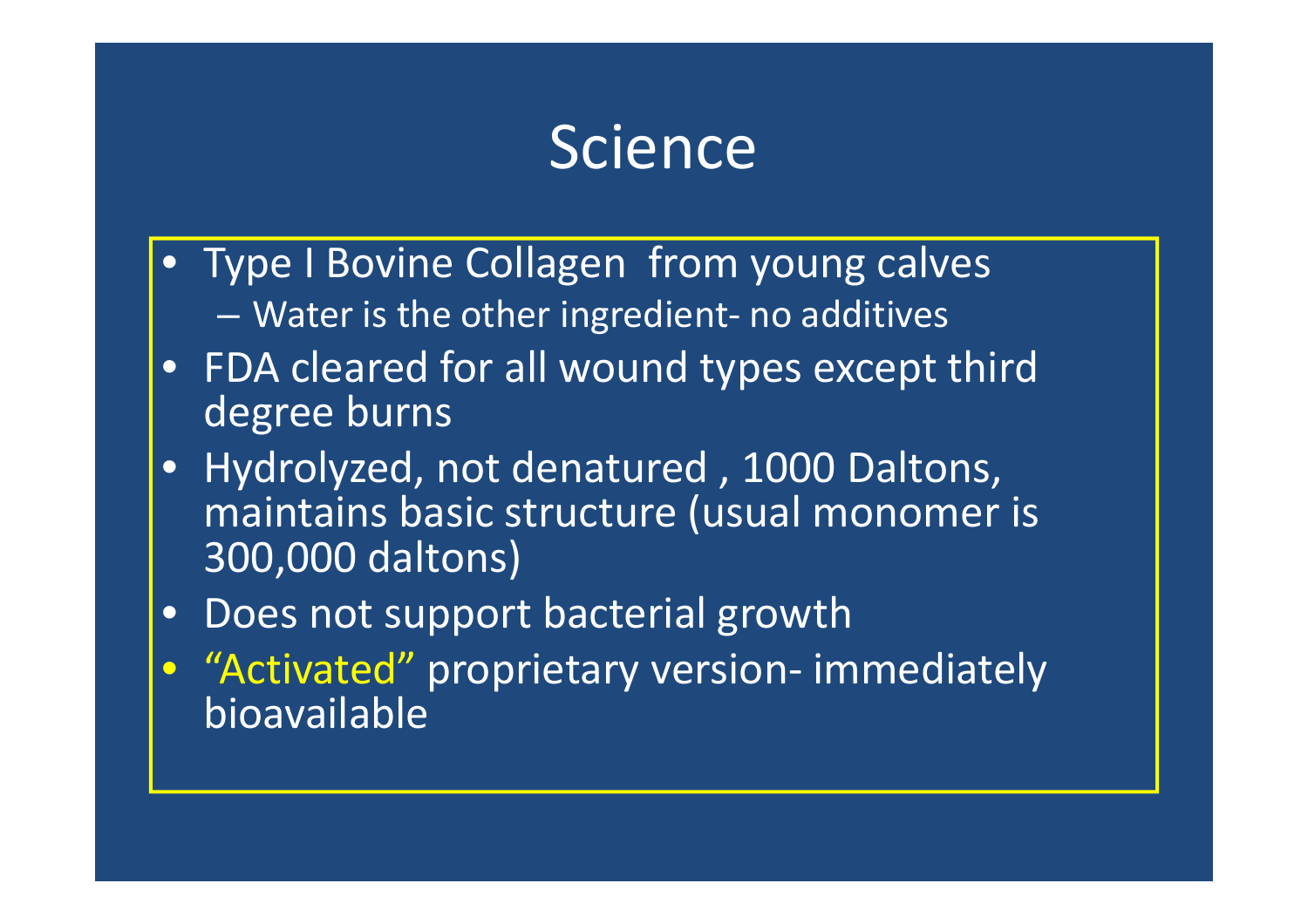## Science

- Native collagen requires the action of collagenasetype 1 (MMP1) to become bioavailable for further breakdown
- No synthetic additives, non-toxic, non-allergenic
- $\bullet$ Gel- approximately 65% "activated" collagen
- $\bullet$ Powder- approximately 96% "activated" collagen
- • No need to remove, always biocompatible and compatible with any other product okay for wounds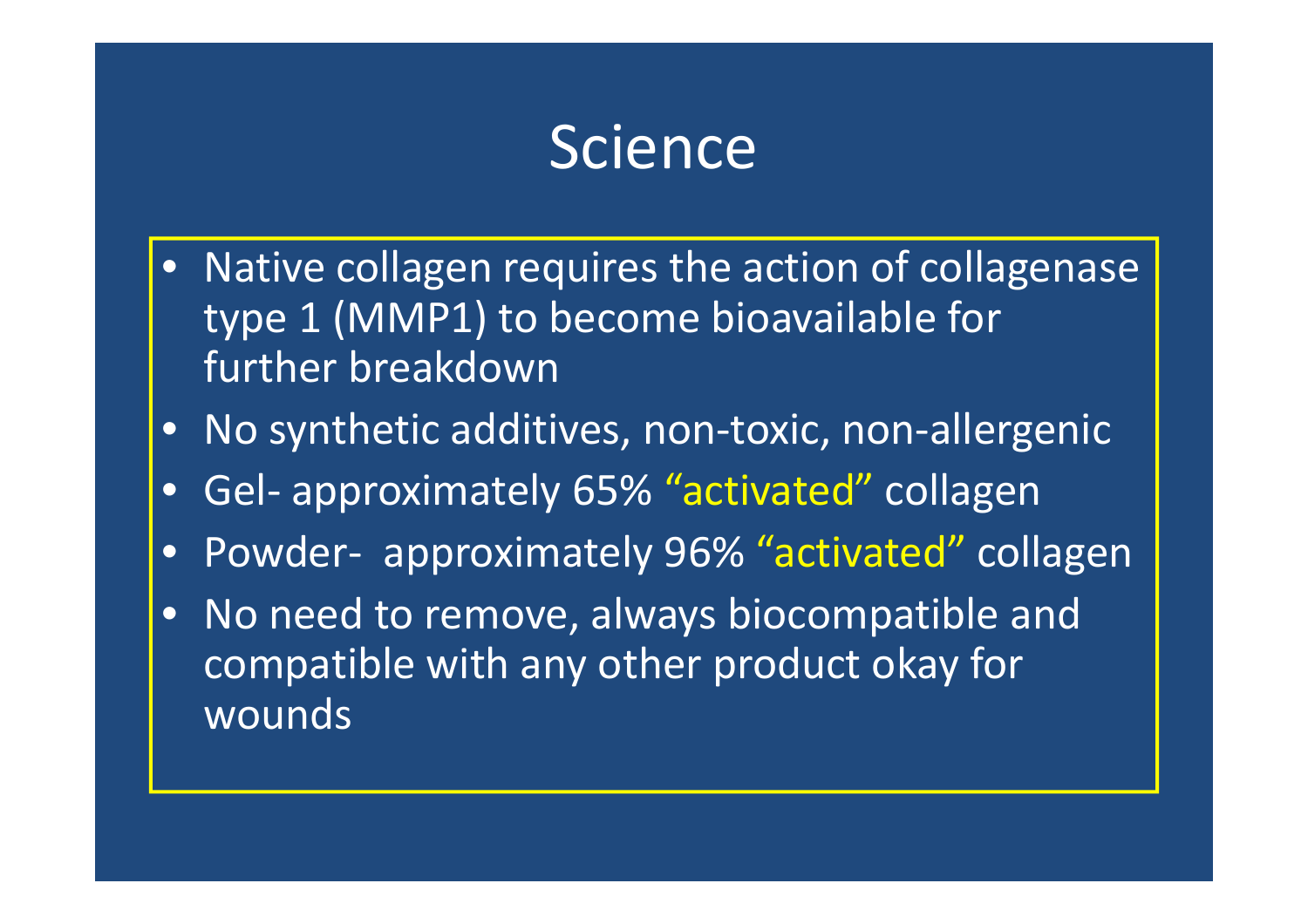# Basic Triple Helix





Dr. Jane Fore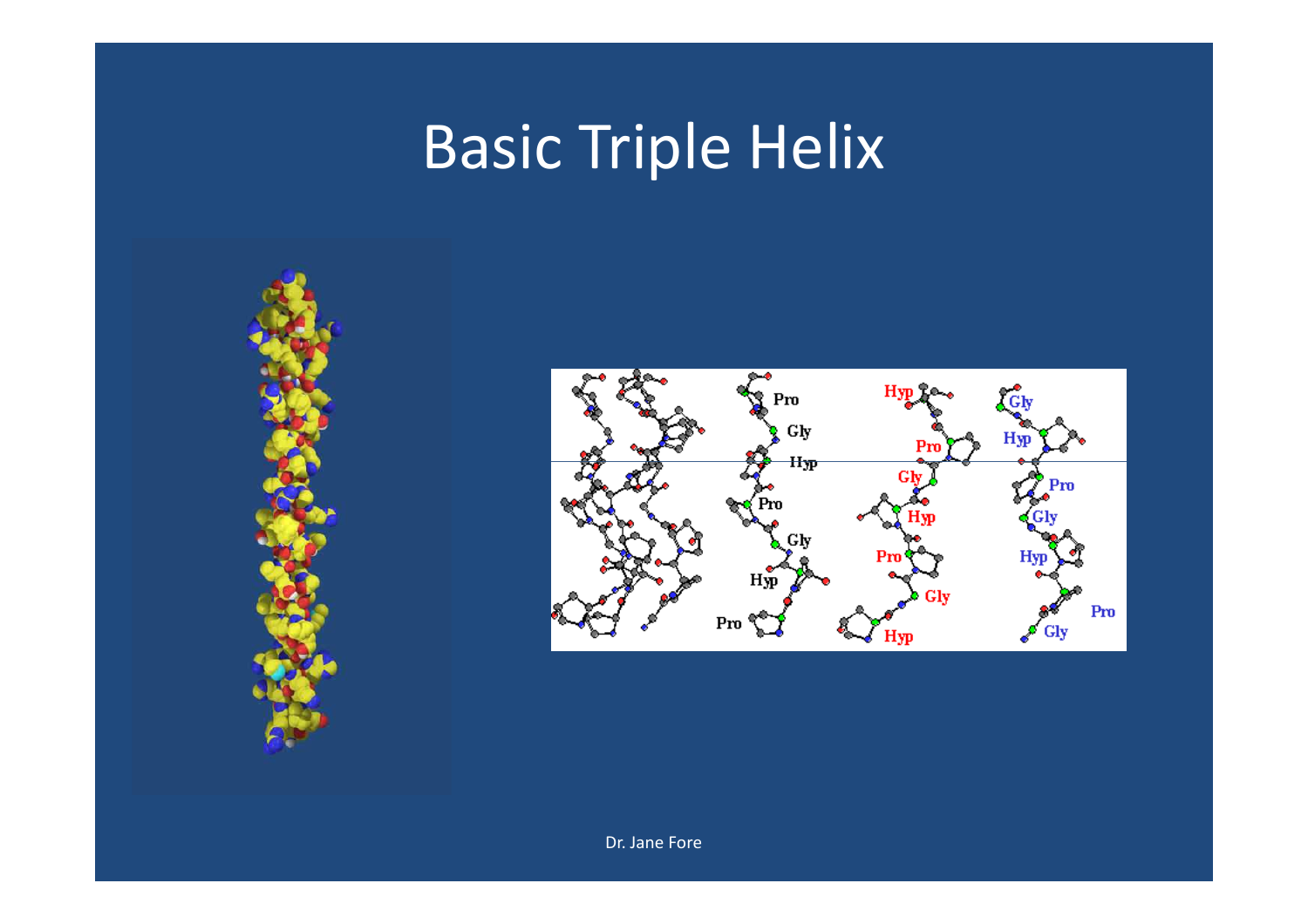#### Structure







Dr. Jane Fore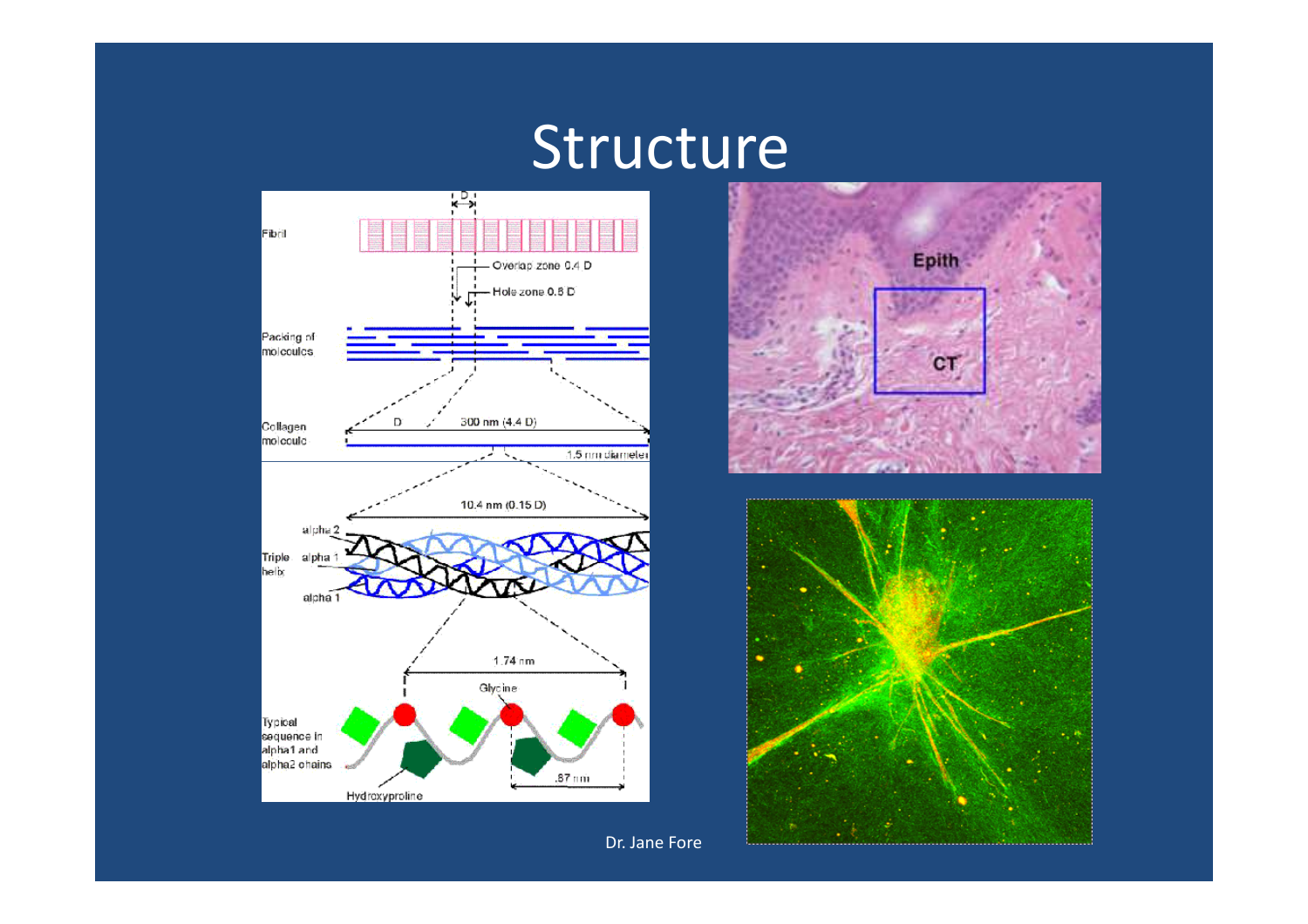# Ulcers

- **Gel** less exudates, thinner application of collagen, place in curved-tipped syringe or catheter application
- **Powder** "puffed" into the wound, use of a tongue blade, thicker application of collagen, use with negative pressure wound dressing
- **Paste**  vary thickness depending on need, easy to apply, liquid with greater percentage of collagen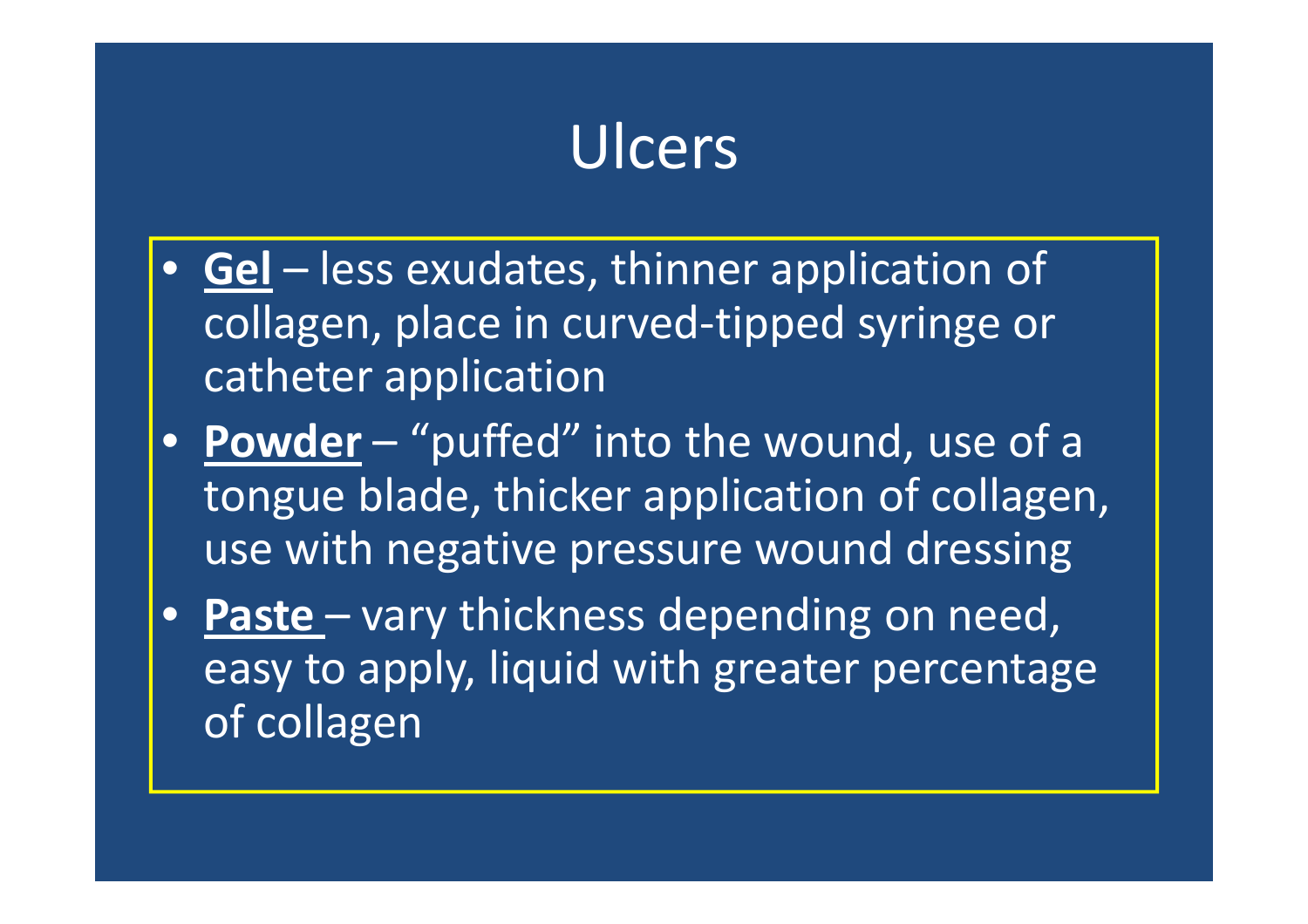## Combining with antibiotics

- Delivery of antibiotics is difficult with decrease in blood supply and disruption of tissue
- Allows high concentration of antibiotic in areas where there may be a cavity
- Chemical property of collagen sustains activity of antibiotic release
- Dual activity of improvement of wound healing and antibiotic delivery in a biocompatible form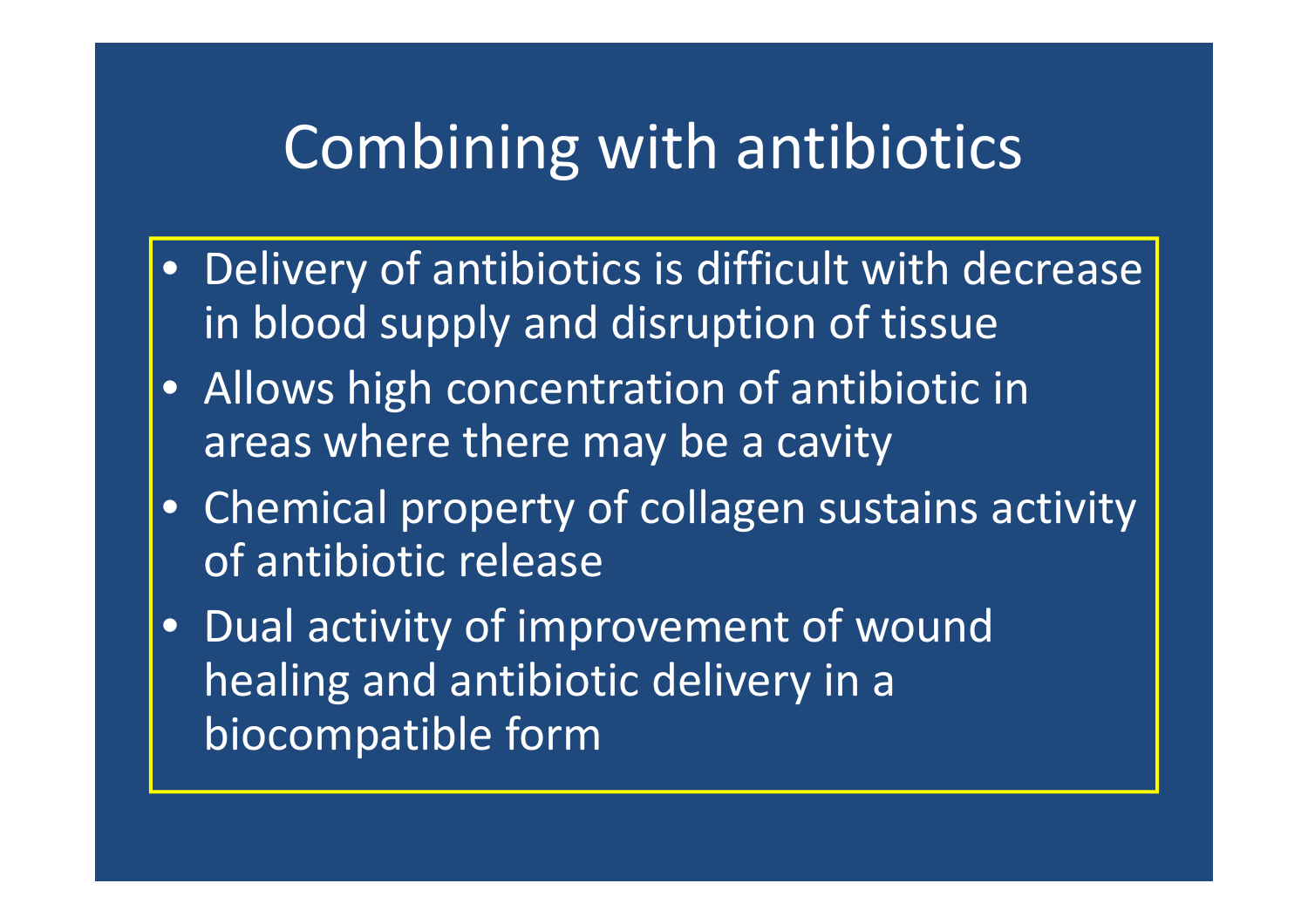# Combine with antibioticsVancomycin

- Use the powder and combine with powder, gel or paste of Cellerate Rx
- If pharmacist needs to formulate 50 mg/cc of Cellerate Rx gel
- Order for nurses to apply powder to wound bed and then add the Cellerate Rx if questioned about nurses compounding
- Inject into tunnels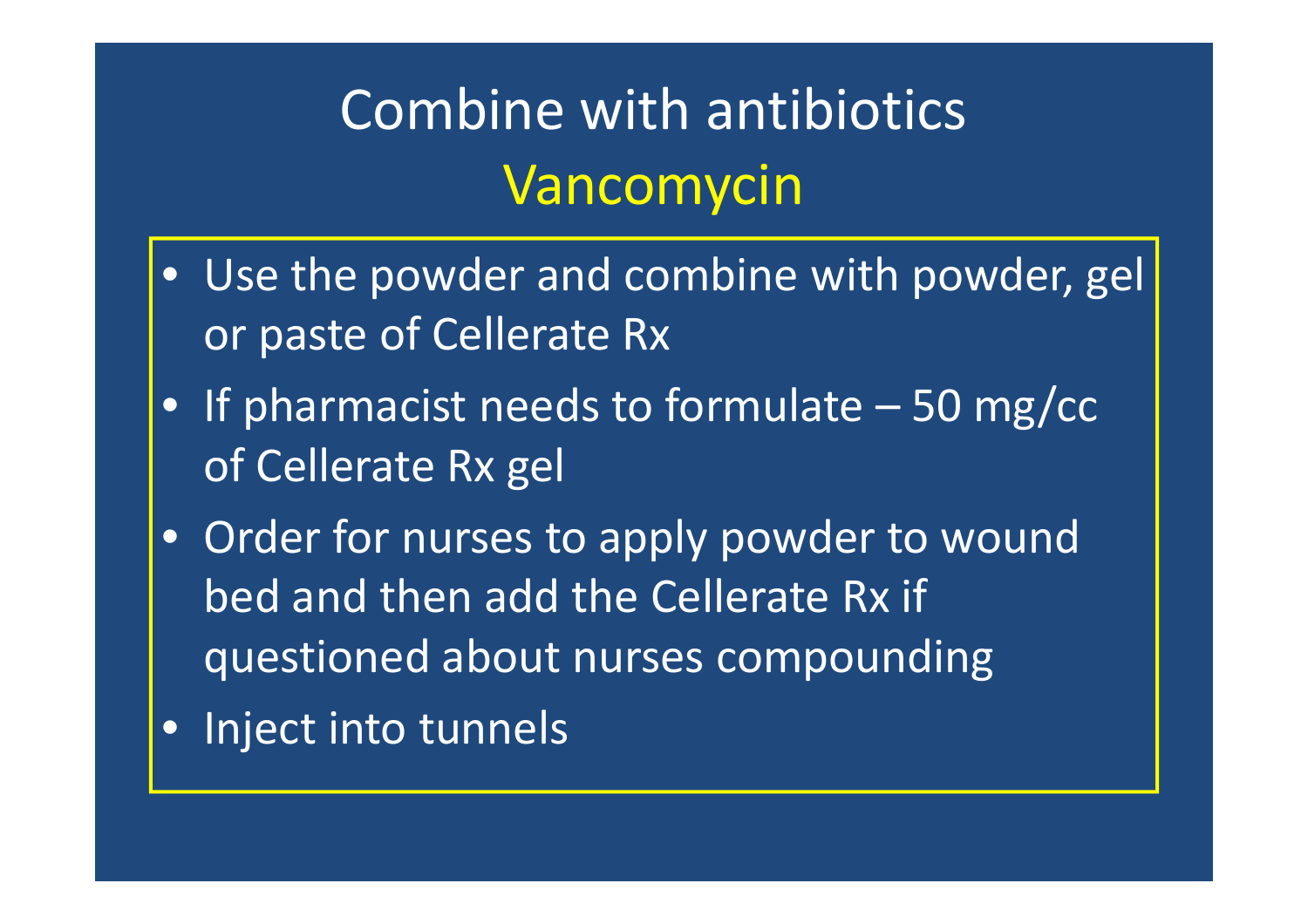# Combine with antibioticsTobramycin, Gentamicin, Polymyxin

- Done in a similar fashion as the vancomycin
- Tobramycin mixes very quickly and needs very little gel if making a paste

• Polymyxin topically combined with cellerate to the wound bed of burns is a great dressing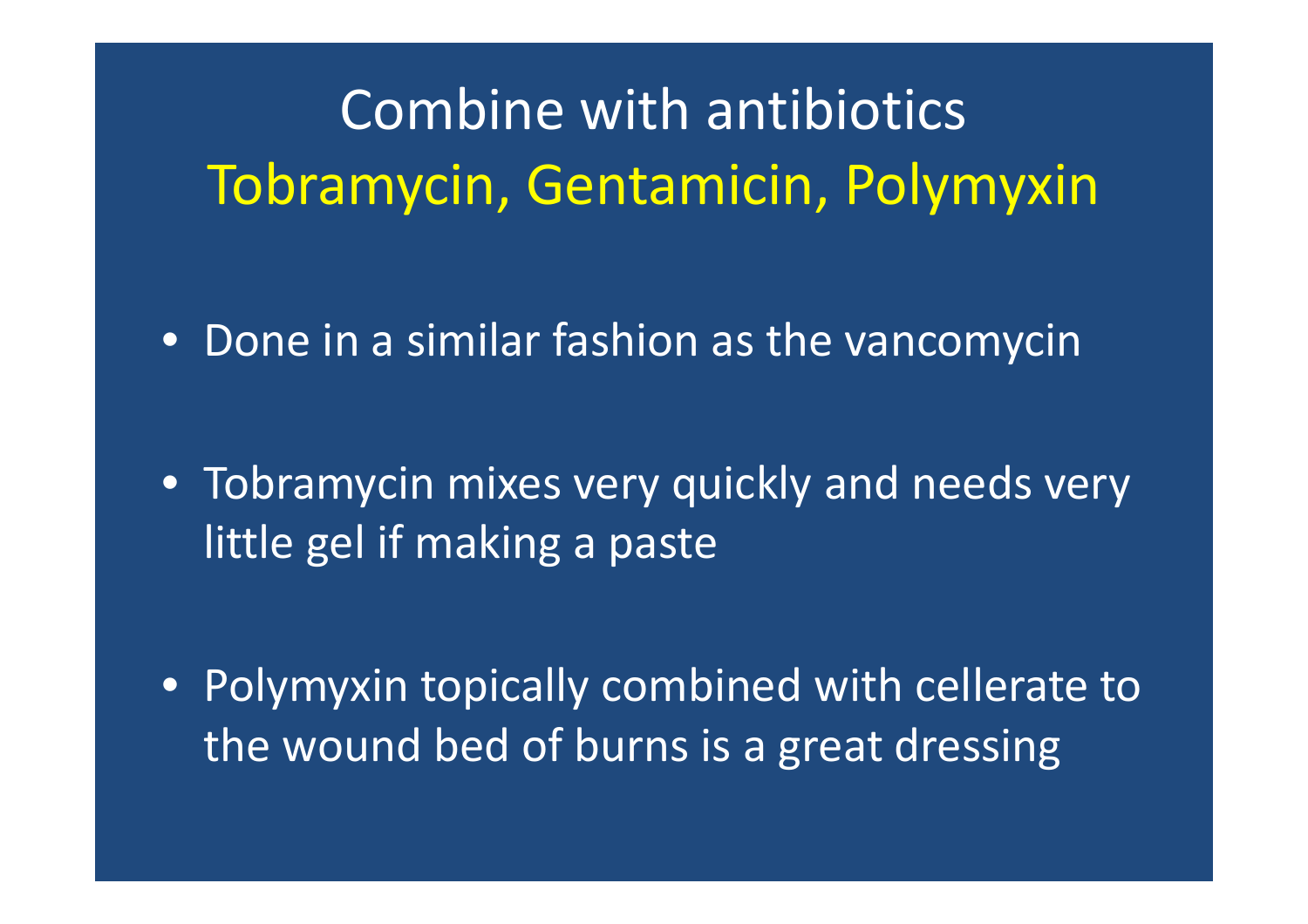# Combine with antibioticsDoxycycline

- Powder, not crushed tablets, pharmacist will make up the powder capsules, open and add small amount to Cellerate Rx
- $\bullet$ Do not combine with silver due to chelation
- Anti-inflammatory and antimicrobial
- 5-10% gels in literature, make a lightly colored gel or powder combination with doxycycline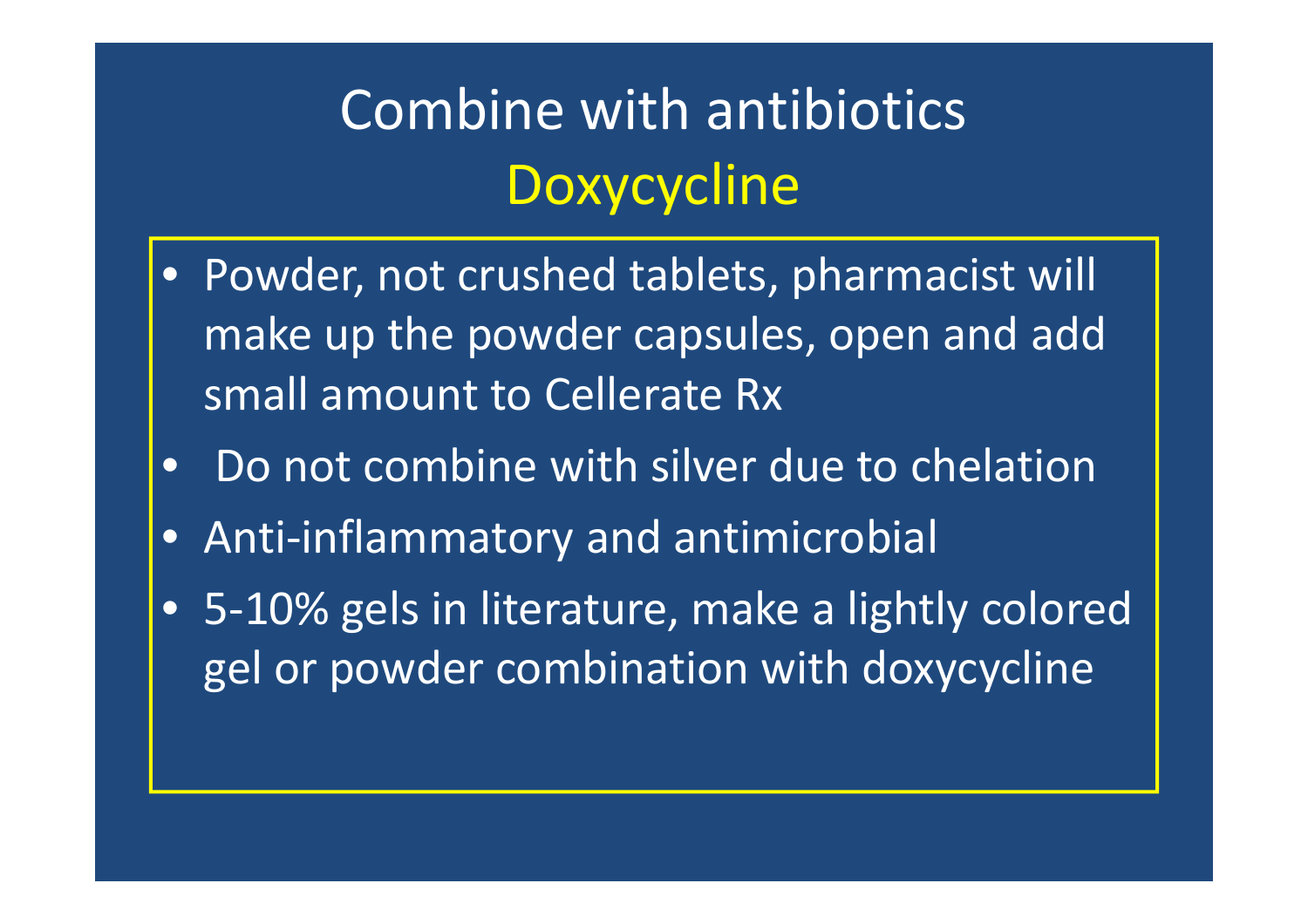# Skin FlapsGreat salvage for skin flaps

- 1. Clean flap and wound bed with saline<br>2. Cavilon skin prep to periwound
- Cavilon skin prep to periwound
- 3. Cellerate gel or powder to flap and wound bed
- Flatten out the flap and especially edges to approximate 4.to the skin edge
- 5. Secure with steri-strips
- 6. Cover with Mepilex foam or Telfa and cover with a film<br>6. Secure with comperm if needed also, helps edema and
- 7. Secure with comperm if needed also, helps edema and bruising and leaving dressing alone
- 8. Replace every seven days
- 9. Usually healed in seven days.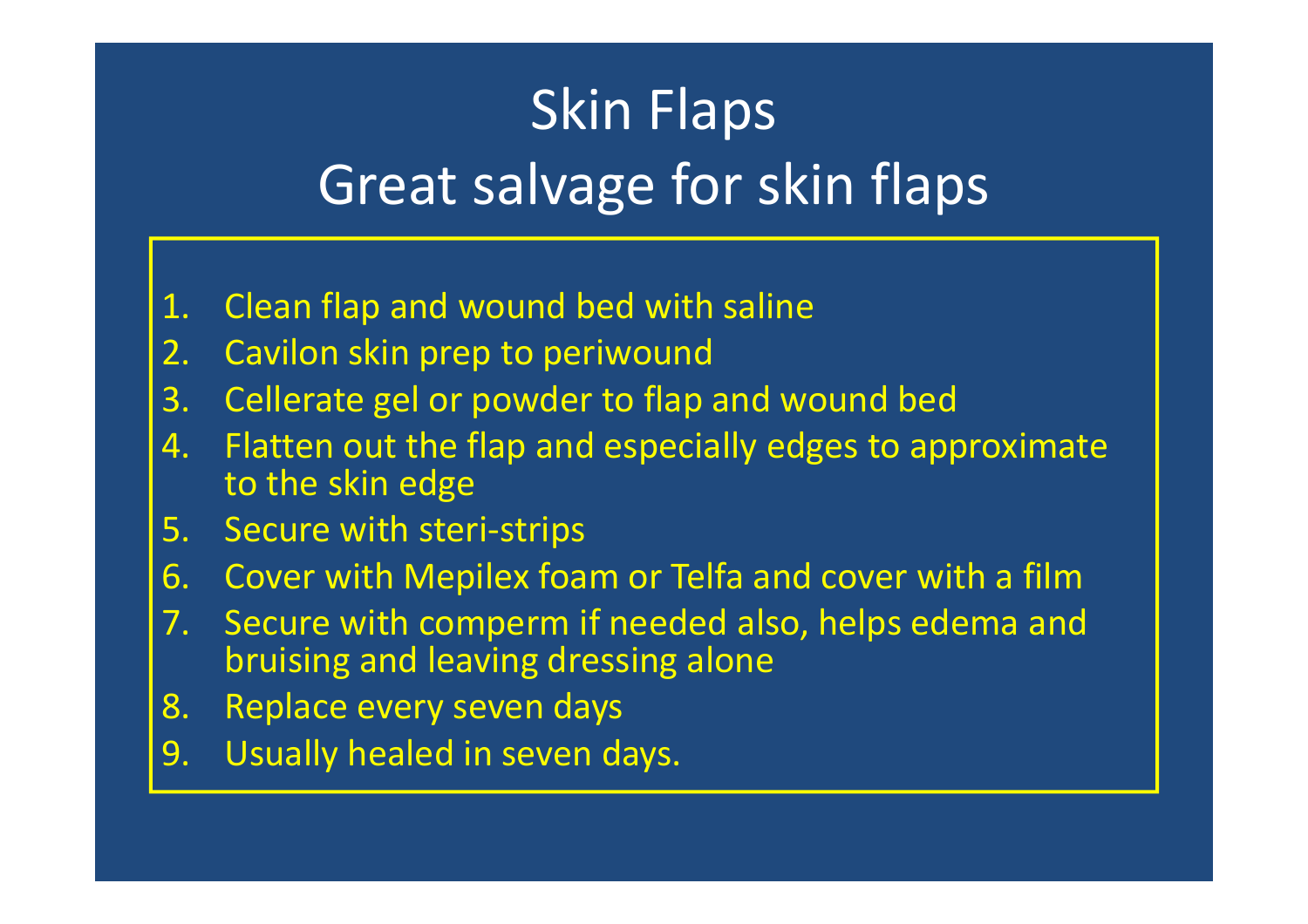### Skin Care Study

#### **Gallarata Bx An Evidence Based Skin Tear Study: Interim Evaluation**

#### Dr. Jane Fore, MD - Cherie Rash, RN Tri-State Wound Care and Hyperbaric Center, Clarkston, Washington

Skin tears, a common traumatic wound, often heal over a prolonged period of time. These wounds are most likely to occur in the frail, elderly population that have multiple co-morbidities and slow healing. The role of Hydrolyzed Collagen in promoting healing of these troublesome wounds is evaluated and compared with placebo controls. This study will provide evidenced based conclusions regarding the role of Hydrolyzed Collagen in the resolution of Skin Tears.

Study Method: Skin tears in at least 15 individuals, of varying Payne-Martin (1-3) scale severity and up to 48 hours old, will be treated by cleaning the wound, approximation of skin edges and coverage. Some of the group will have the additional step of an application of bydrolyzed collagen powder and/or gel to the wound bed before the skin edge approximation. Control wounds were treated identically but did not receive Hydrolyzed Collagen application. Presented herein are the interim study data on seven

(7) patients enrolled in this study. This information is presented as evidence based interim data on seven (7) patients with fourteen (14) skin tears. When possible, control comparisons were made between the treatments in the same person.

#### Conclusion

The technique employing Hydrolyzed Collagen was very successful in saving the remaining skin flap seven to fourteen days sooner than those patients completed compared with controls. A majority were resolved within a week, with just one treatment. Closure with the use of hydrolyzed collagen increased the efficiency of healing. Both groups had relatively rapid resolution. Very distorted skin flaps were able to be salvaged using the collagen product in cases where the flap would normally have been felt to be a complete loss. A very effective technique for the treatment for skin tears and comparison with the additional benefit of the tested therapy will be reviewed analyzing cost, pain, time to healing, infection rate. Very distorted skin flaps were able to be salvaged using the collagen product in cases where the flap would normally have been felt to be a complete loss. The study continues in an effort to generate sufficient data points to determine statistical significance

#### References

1. Thomas DR, Goode PS, La Master K, Tennyson T, Parnell LK, A comparison of an opaque foam dressing versus a transparent film dressing in the<br>management of skin tears in institutionalized subjects. Ostomy Wound Management 1999 Aug;45(8):6.

2. Ratliff CR, Fletcher KR, Skin tears: a review of the evidence to support prevention and treatment, Ostomy Wound Management, 200007 53(3):32-34.

3. Malone ML, Rozario N, Gavinski M, Goodwin J, The epidemiology of skin tears in the institutionalized elderly, 3. Importance materials of the Marinan increases the procession of the State Case of the Individual Districts of the Indian State of the Indian State of the Indian State of the Indian State of the Indian State of the India



Closed \*CellerateRx® Hydrolyzed Collagen Powder and Gel, Wound Care Innovations LLC.

**Patient 1 Patient 2** Age – 86 YO female<br>Co-morbidities – chronic attial fi-<br>Co-morbidities – chronic attial fi-<br>brillation, unsteady gait, venous<br>hypertension and ucreation on leg, CHF, arthritis<br>and impaired mobility so ambulates Age – 73 YO male<br>Co-morbidities – atrial fibrillation<br>Op cournadin, bonatic circhoris for with a cane<br>Medications - coumadin, furosamide, diltiazem, sertraline, hydre



Day 1

Day 9

Day 13

Closed

Day 20

but nicely

healed

Day 1

Day 1

Day:

 $1.5 \times 1.0$ 

pocket

Day 1

oper

Day 24

 $1.6 \times 0.7$ 

















Day<br>15

 $\begin{array}{c}\nDay \\
22\n\end{array}$ 

Day

 $\overline{25}$ 

 $\blacksquare$ 





Day  $1.0 \times 1.$ 

m op

partial

flap lo

Day 14

 $m$  op

Day 21

Closed

 $0.5 \times 0.5$ 





Patient 3

Wound

**CellerateRX** 

Day 7 - 0.15 x 02 cm open



proids with

**Patient 4** 

Age – 78 YO female<br>Co-morbidities – polymyalgia rheu-<br>matica, chronic significant eczema,

matica, chronic significant eczema,<br>rapidly progressive polyneuropathy<br>and foot drop, referred for leg ulce<br>3 mont-healing,<br>molitations, chronic corticostanists with

kenalog injections every 1-3 months, 60

ng, telmisartan, hctz, gabapentin<br>Other – Generally appears frail

Medications - chronic cortio

Day of

Injury

Day

Day

Day 23







**Superior Wound** 

 $35x10cm$ 

Inferior wound

 $3.0 \times 2.0$  cm

**Follow Up** 

**Patient 5** 

 $\begin{array}{c} \text{Co-morbidities - nursing home,} \\ \text{poor functional status, depression} \\ \text{refractory classification difficulties} \\ \text{tus, mild/moderate demandia, re-} \\ \text{current UTI} \end{array}$ 

seroquel, multivitamin, hydrocodo

Wound

Age - 88 YO female

Medications - dor

ne/apap<br>Other -





Day 25 Both wounds now closed

#### **Patient 7** Patient 93 years of age<br>
To-motibidities - Congostive heart<br>
Co-motibidities - Congostive heart<br>
failure, mild dementia, Type 2 DM,<br>
insulin requiring, CAD post bypass<br>
Medications - duragesic path, Jan-<br>
tus insulin, aten Age – 75 YO male<br>Co-morbidities – obesity, venous hy-<br>Co-morbidities – obesity, venous hy-<br>pertension and chronic edema BLE,<br>diabetic polyneuropachty, stage 3 CKD<br>Medications – aspirin, insulin, furosamide, spironolactone, simvas-<br>tatin, vitamin D, etc Other – hydrocolloid dressing extra<br>sticky and pulled off a large skin fla zocor zarozolyn playix

Patient 6

Wound

**CellerateRX** 

Skin flap is inferior wound, and

Cellerate RX powder

**Follow Up** 

**CellerateRX** 

79

Day 5 - Closed

Day 13 - Follow up

**Wounds CellerateRX** 



Pulled back flan to apply

**Wounds Day 7** 





 $-1015100$ **Wounds Day 14** 



 $\text{Center}$  $E$   $E$   $\overline{E}$   $\overline{E}$   $\overline{E}$   $\overline{E}$   $\overline{E}$   $\overline{E}$   $\overline{E}$   $\overline{E}$   $\overline{E}$   $\overline{E}$   $\overline{E}$   $\overline{E}$   $\overline{E}$   $\overline{E}$   $\overline{E}$   $\overline{E}$   $\overline{E}$   $\overline{E}$   $\overline{E}$   $\overline{E}$   $\overline{E}$   $\overline{E}$   $\overline{E}$   $\overline{E$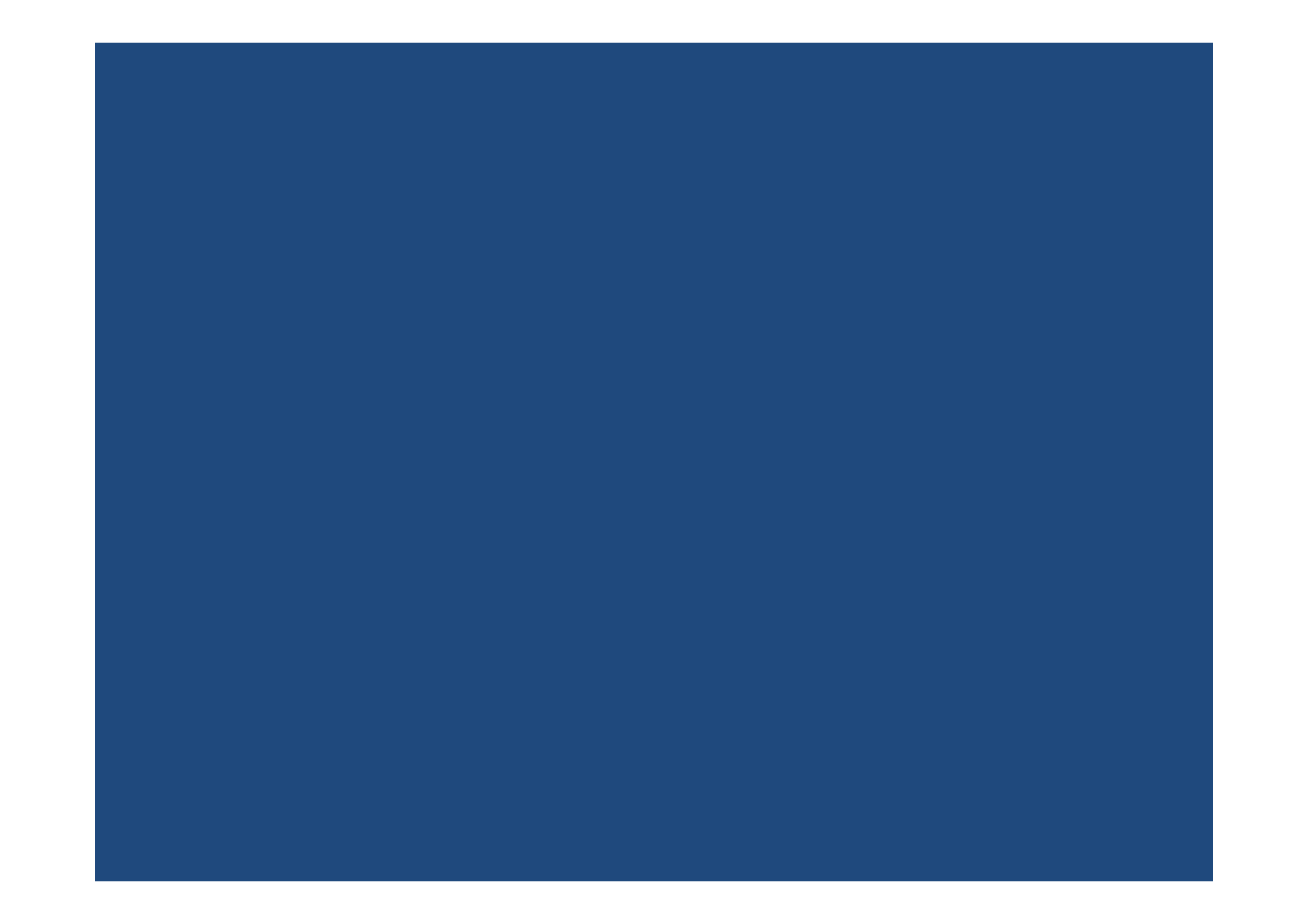#### Getting Cellerate Rx for your patient

- Part B reimbursement
- $\bullet$ Device, not a biological, wound dressing
- Gel (A6011) and Powder (A6010)
- This is a specific collagen code
- Available and reimbursed
- Sterile products irradiated and not heat treated